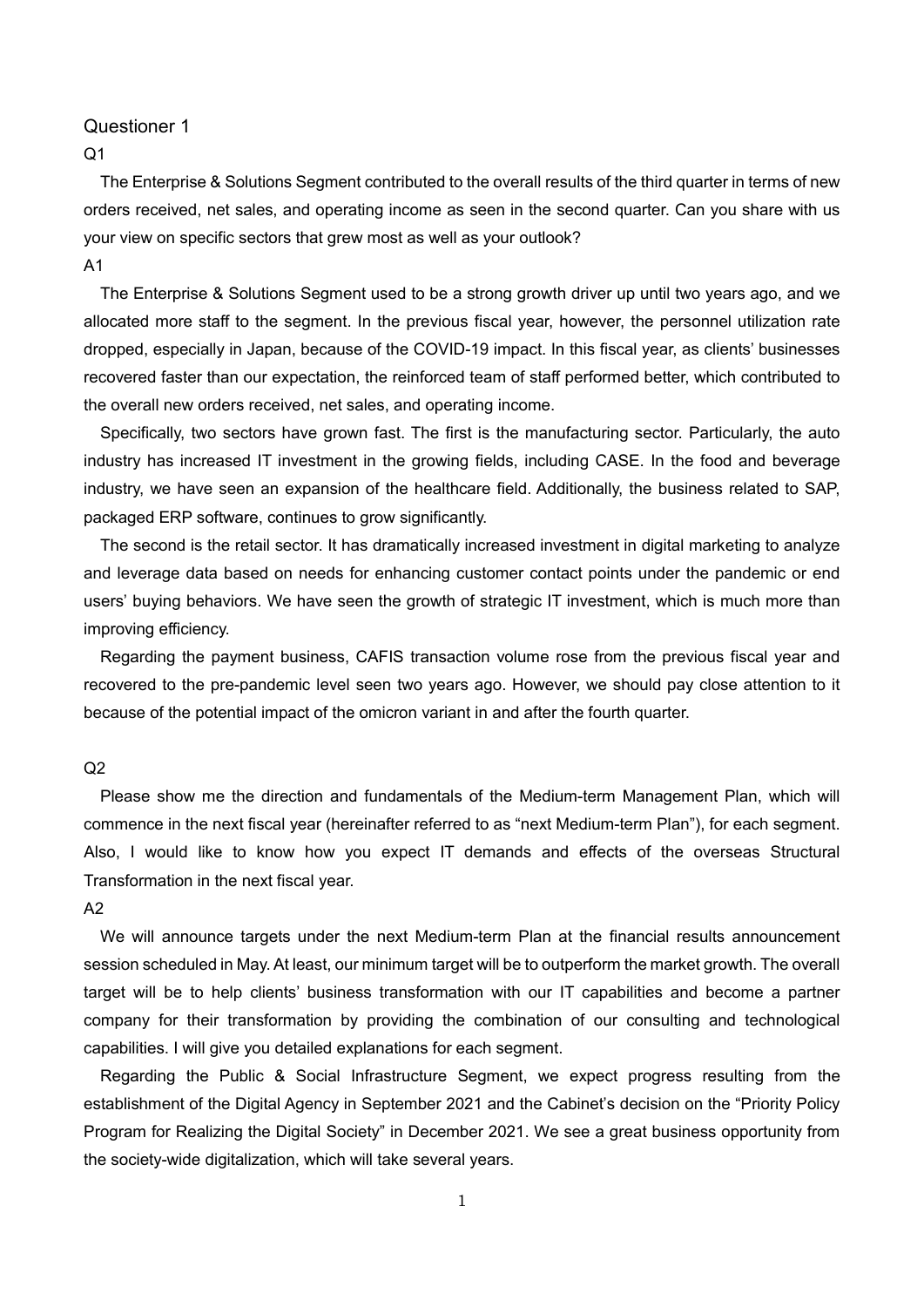For the Financial Segment, we think that clients have finally recovered from a trough and gradually resumed IT investment. In our view, they will make an IT investment in introducing open or cloud-based core systems, enhancing customer contact points, and digital fields. There will likely be a business opportunity from services that require collaboration with public institutions.

We believe that the Enterprise & Solutions Segment has the potential to grow most significantly. This is partly because of the great impacts of macroeconomics. In our view, client companies will continue to make IT investments vigorously unless the current economic situation changes substantially. NTT DATA will aim to expand business by accompanying them as a partner for transformation.

Concerning the North America Segment, we have closely watched whether we can see effects of 15 billion yen by the end of this fiscal year from the investment of approximately 16 billion yen in the Structural Transformation made in the previous fiscal year. As of the end of the third quarter, effects of approximately 11 billion yen have arisen. Through the Structural Transformation, we have added personnel having expertise in digital technologies and witnessed synergies after the integration of four companies having digital capabilities that were acquired during this and the previous fiscal years. We expect that the segment will take these advantages to expand businesses including digitalization and improve the profit margin.

For the EMEA & LATAM Segment, we invested approximately 10 billion yen two years ago and approximately 4 billion yen in the previous fiscal year for the Structural Transformation. In this fiscal year, we plan to invest 6 billion yen in additional measures under the Structural Transformation and 6 billion yen in the integration of operating companies including the unification of global brands. Besides these effects from the Structural Transformation, we have seen effects of approximately 7 billion yen partially resulting from the improved operation rate during the first nine months of this fiscal year.

In and after the next fiscal year, we will not spend as much money as we did for the Structural Transformation in Europe and the United States but will boost profitability by, for example, reinforcing the organizational structures as necessary to enhance digital capabilities.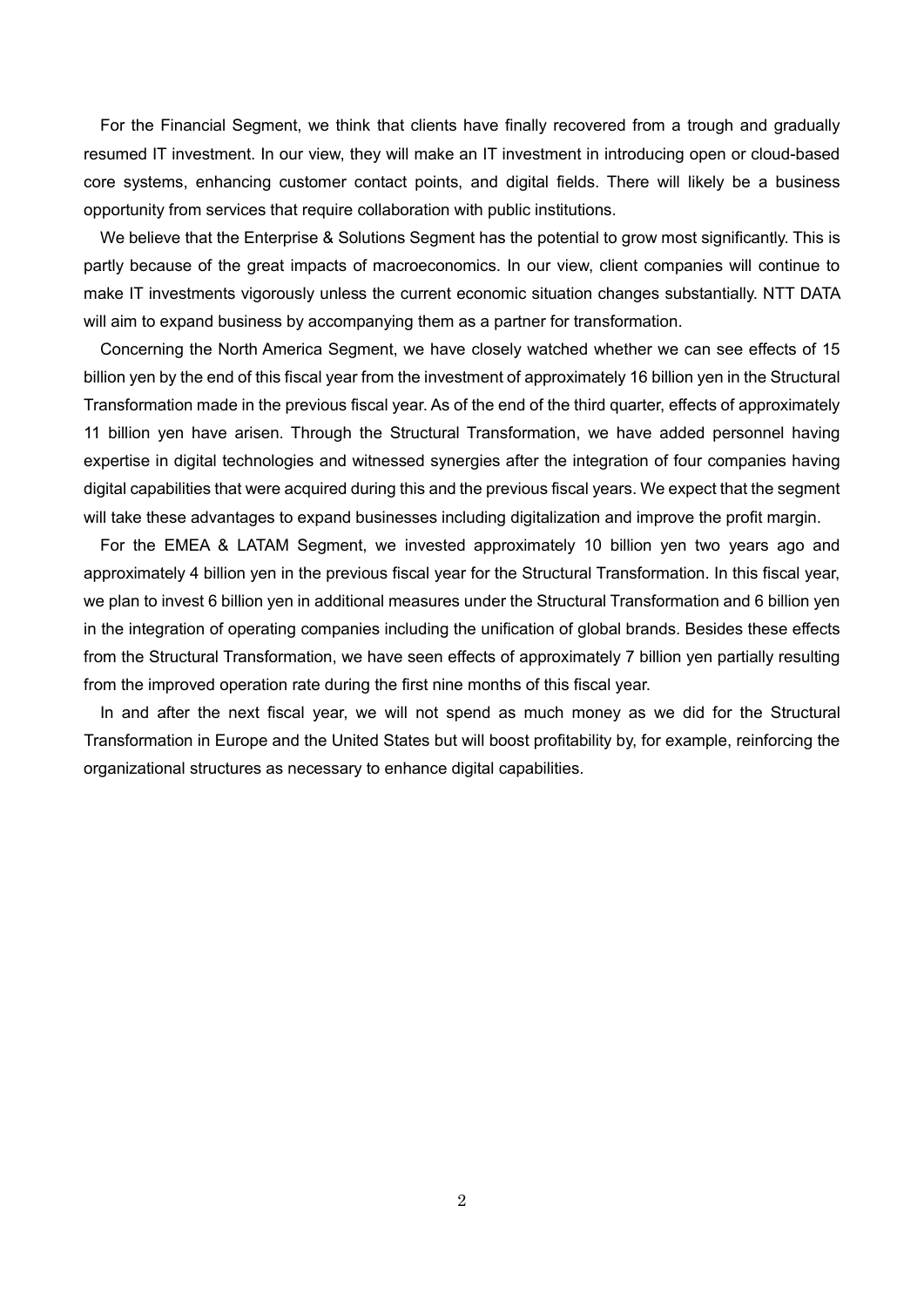$Q<sub>1</sub>$ 

What impacts did the foreign exchange fluctuations have on the North America and EMEA & LATAM Segments during the third quarter (three-month period)?

A1

The foreign exchange fluctuations increased North America Segment's new orders received by approximately 9 billion yen and net sales by approximately 9.6 billion yen. They also increased EMEA & LATAM Segment's new orders received by approximately 6.7 billion yen and net sales by approximately 6.5 billion yen.

# $Q<sub>2</sub>$

Were there any unprofitable projects?

A2

There were some minor unprofitable projects. As we had no major unprofitable projects as seen two years ago, I think that we control unprofitable projects to some extent.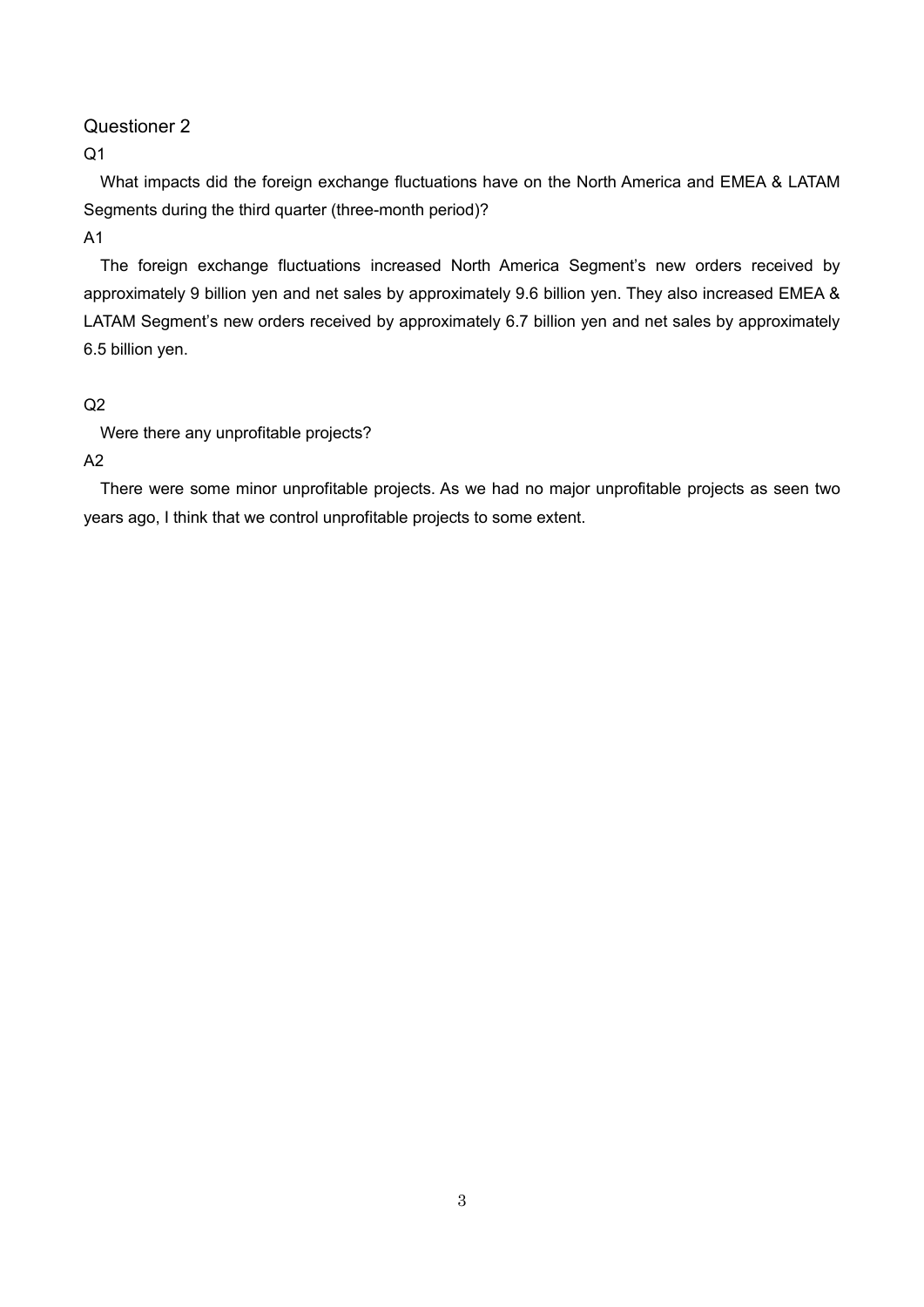### $Q<sub>1</sub>$

I have some questions about the revised financial forecast. You forecast that new orders received for the fourth quarter (three-month period) will decrease 12% from the corresponding period of the previous fiscal year. What risks do you factor in? Do you expect that the actual result will exceed the forecast if everything goes well? Also, you forecast that the North America Segment's new orders received excluding impacts of foreign exchange rates will decrease from the previous fiscal year. Is there any special factor? A1

Regarding new orders received for the fourth quarter (three-month period), one of the segments that are expected to record a year-on-year decrease is the Public & Social Infrastructure Segment. We expect fewer orders for regional businesses and group companies' one-time hardware businesses than in the previous fiscal year.

The Financial Segment is also expected to record fewer orders for large-scale renewal projects than in the fourth quarter of the previous fiscal year, which means that the overall trend does not deteriorate.

Although the North America Segment had received a small number of orders for large-scale projects up until the previous fiscal year, it won contracts for projects worth tens of billions of yen in the second and third quarters of this fiscal year and recorded new orders received of more than one billion dollars for both of the two quarters. As there are projects worth tens of billions of yen in the pipeline for new orders as well as a growing number of midscale projects worth billions of yen, for which we would win a contract with high probability, we believe that the North America Segment's new orders received will remain robust.

#### $Q<sub>2</sub>$

You forecast that the EMEA & LATAM Segment will post operating loss for the fourth quarter (threemonth period). Is there any temporary factor?

## A2

As I explained before, in this fiscal year, the EMEA & LATAM Segment continues to work on additional measures under the Structural Transformation and the integration of operating companies including the unification of global brands. Out of 12 billion yen to be invested by the end of this fiscal year, it will spend approximately 4.5 billion yen in the fourth quarter. Please understand that the segment will record operating loss as expected for these reasons.

#### Q3

For the financial results of the third quarter, operating income of "elimination or corporate" increased by about 2 billion yen from the corresponding period of the previous fiscal year. Please tell me the reason why.

#### A3

The operating income of "Others" reflects the financial results of group companies that do not belong to any reporting segment as well as corporate expenses and costs of accounting treatment such as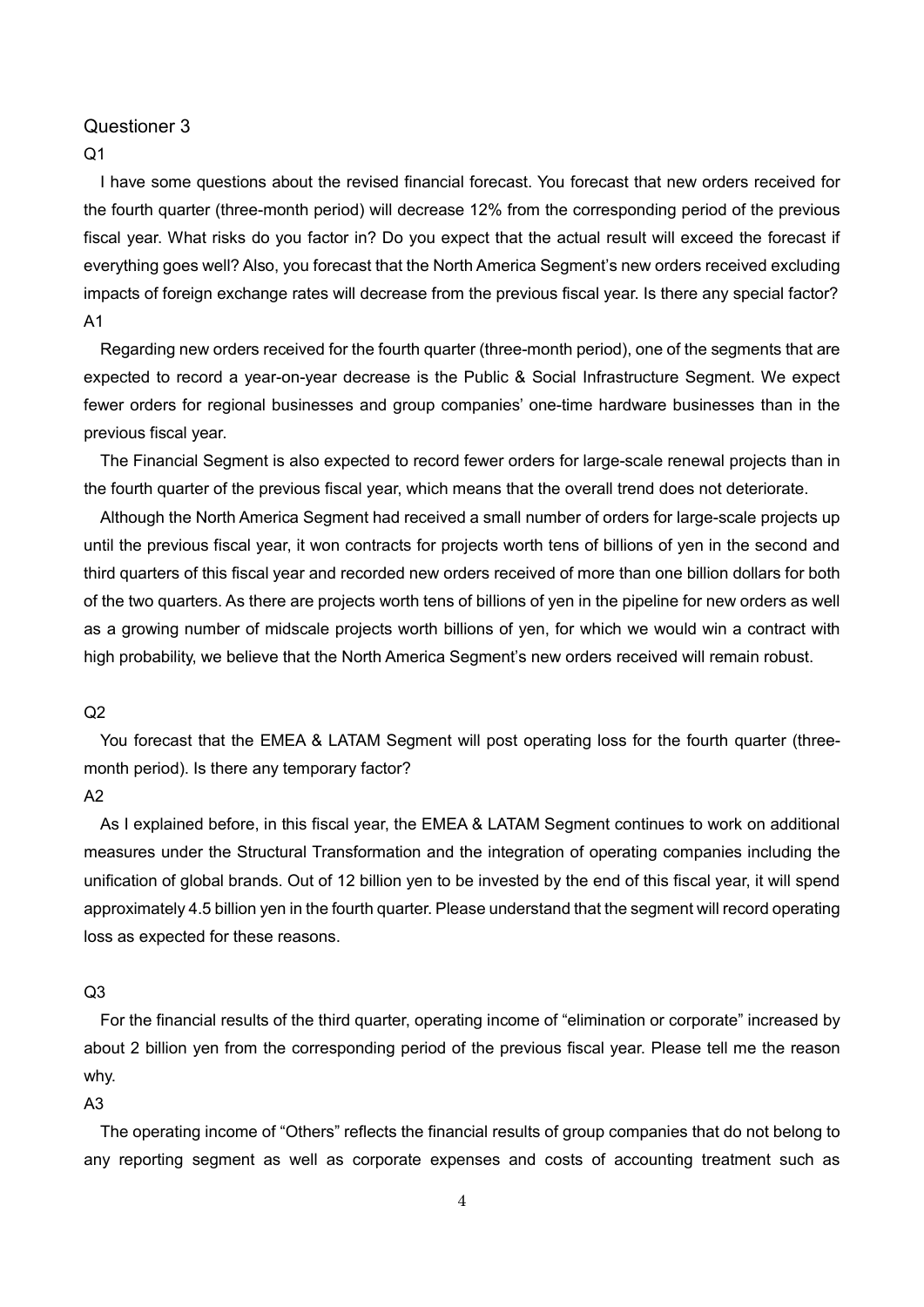consolidated adjustments. One of the main reasons for the increased operating income is group companies in China & APAC, etc., recording better results than in the previous fiscal year.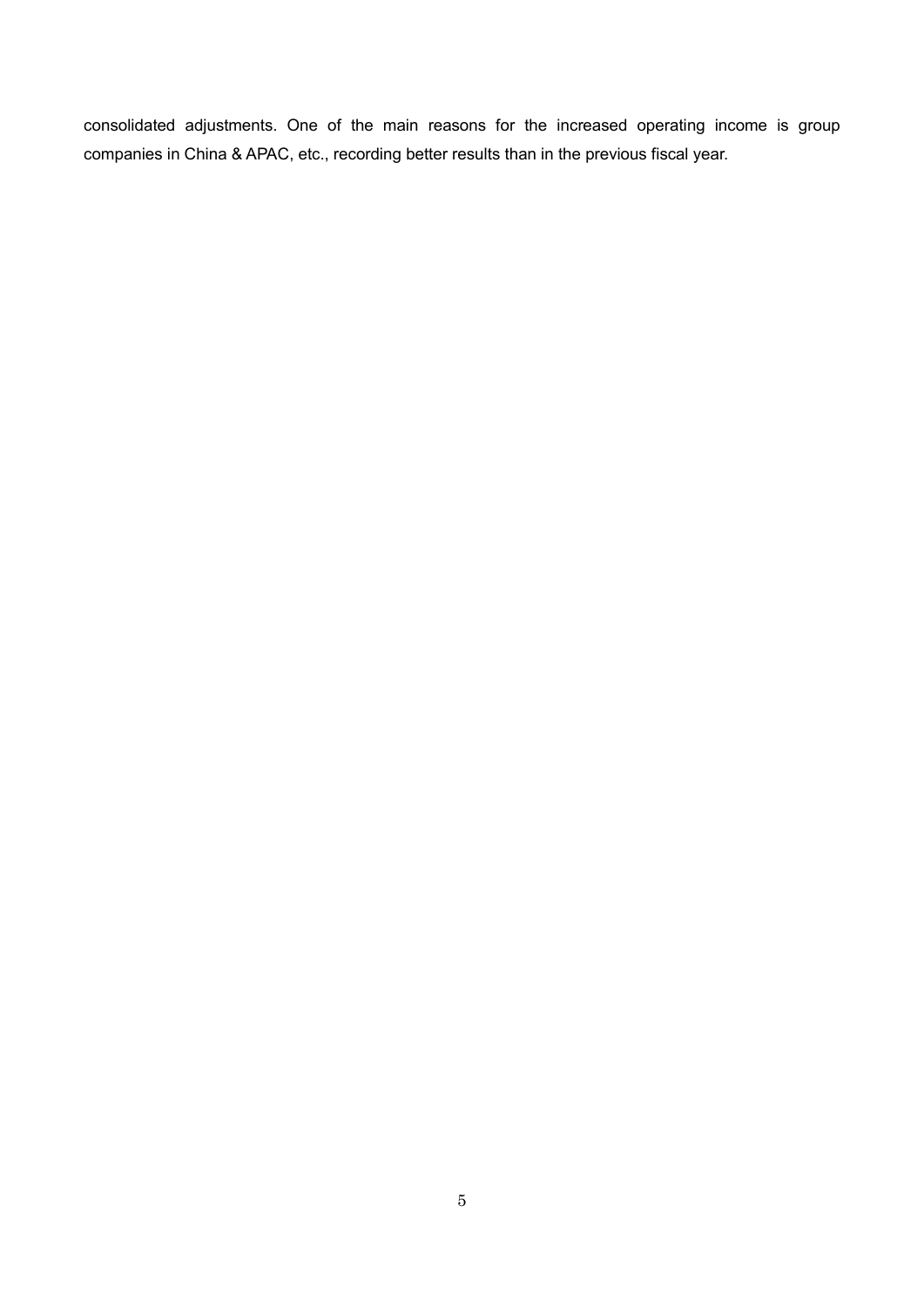## $Q<sub>1</sub>$

Regarding the EMEA & LATAM Segment's operating income for the third quarter (three-month period); please show me the amount of operating income from special factors and that from the main line of business.

### A1

On an EBITA basis, for the third quarter (three-month period) of this fiscal year, the segment's operating income increased by approximately 0.8 billion yen to approximately 5.6 billion yen from approximately 4.8 billion yen of the corresponding period of the previous fiscal year. Specifically, the segment spent approximately 3.5 billion yen for additional measures in Germany and the integration of operating companies including the unification of global brands in this fiscal year, although approximately 0.5 billion yen spent for the Structural Transformation in the previous fiscal year did not cost this fiscal year. Concerning operating income from the main line of business, it recorded increases in operating income by approximately 1.5 billion yen due to sales growth and by approximately 2 billion yen because of the improved personnel utilization rate including effects from the Structural Transformation.

### $Q<sub>2</sub>$

The EMEA & LATAM Segment's new orders received increased 22% during the first nine months of this fiscal year. Does the segment have sufficient capabilities to deliver?

# A2

To stabilize the European business, we aim to win contracts for a large-scale projects in Europe without fail. We will demonstrate the combination of its original strengths in consulting and digital capabilities. Most large-scale projects are related to energy and public works. As it takes several years for these projects to translate into net sales, the increased new orders received do not lead immediately to an increase in workload. Nevertheless, as there are growing needs for expanding a talent pool, we are adding thousands of employees. Especially in the digital field where companies compete fiercely for talented professionals, we will attempt to secure them successfully to strengthen the service delivery capabilities and expand the business.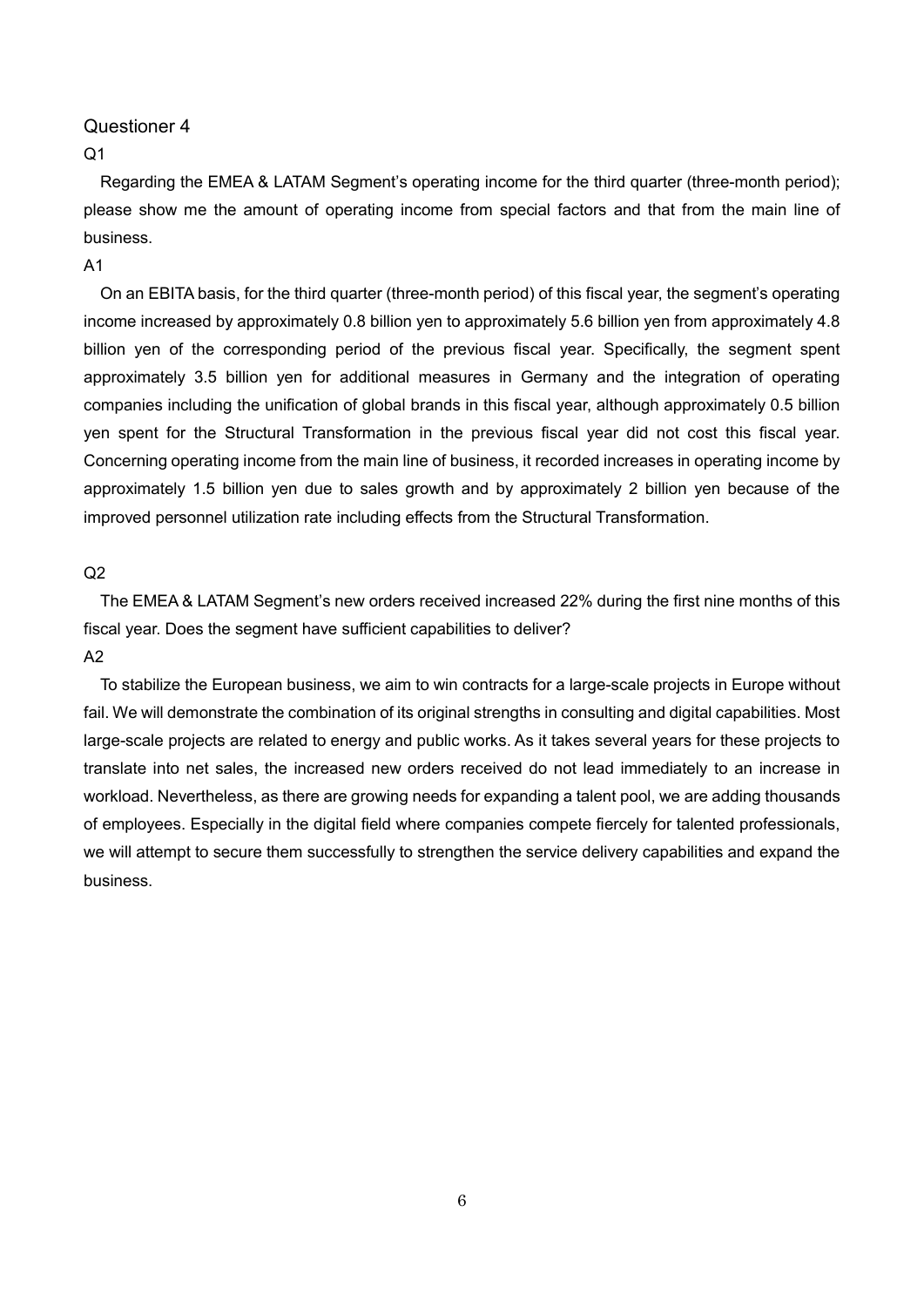$O<sub>1</sub>$ 

Please show me the costs of the Structural Transformation carried out by the North America and EMEA & LATAM Segments and its effects during the third quarter (three-month period).

#### A1

The North America Segment saw a positive effect of approximately 4 billion yen from the Structural Transformation in this fiscal year. The EMEA & LATAM Segment witnessed a positive effect of approximately 2 billion yen, too. As I explained before, under the Structural Transformation, the segment spent approximately 3.5 billion yen for the additional measures in Germany and the integration of operating companies including the unification of global brands.

#### $Q<sub>2</sub>$

Concerning overseas segments, please tell me the situation of receiving new orders in the third quarter by industry and region. Did any of the segments receive a new order for a large-scale project worth tens of billions of yen or more?

A2

To explain the situation of each industry in North America, the financial and healthcare industries have performed very well in this fiscal year. The public industry has remained robust since the previous fiscal year. The manufacturing industry has recovered considerably and remained robust in this fiscal year. The so-called commercial field has been struggling somewhat.

To explain the situation of each country in EMEA & LATAM, all major countries have performed well. Specifically, in Spain, the public, healthcare, and utility industries have performed well. In Italy, the financial, utility, and telecommunication industries have gone strong. In Germany, the auto industry has been robust with an improved personnel utilization rate despite its weakness up until the previous fiscal year. In the United Kingdom, the media and telecommunication industries have performed well.

The North America Segment won contracts for projects worth tens of billions of yen both in the second and third quarters, thanks to the deployment of digital assets in the field where we continued strategic investment. Also, we see midscale projects in the pipeline.

#### Q3

The overseas segments' profit growth looks slower than the sales growth. Is there any structural factor such as an increase in fixed expenses including labor costs?

### A3

Let me explain the background. The North America Segment acquired Dell Services a few years ago. Although its key businesses such as IT outsourcing and BPO largely relied on human labor, the segment is working on improving efficiency by introducing automation, AI, and digital technologies. Such effort remains in progress, but now, we can see a path toward a higher profit margin partially, thanks to a widespread push for digitalization.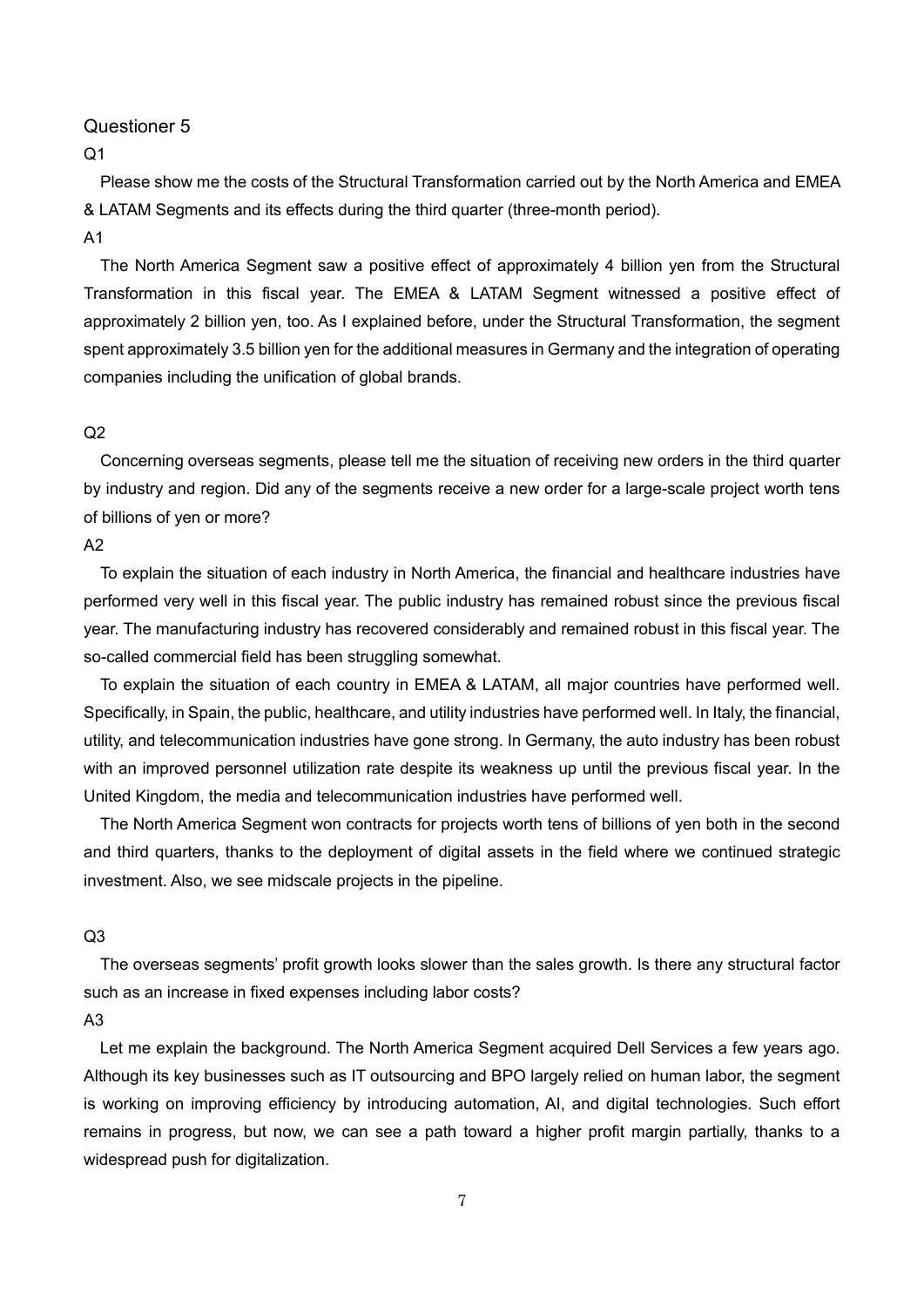The other reason for the slower growth of profit is higher costs for hiring human resources specialized in the digital field, especially. Costs for acquiring a highly skilled professional in a new digital field such as AI and cloud computing increased nearly 30%–50% per person in European countries. That said, since securing a sufficient talent pool will enable us to win a contract for a more profitable project, we will make steady investments in human resources without fear of bearing more costs. I think that such a situation will continue for some time, and the North America Segment is attempting to maintain the technological capabilities while reducing labor costs by adopting a new way of hiring new graduates and furnishing them with skills besides a traditional way of hiring experienced individuals.

Consequently, the profit margin of projects for which the North America Segment received orders has risen gradually over the past three years. We believe that the segment will become more competitive by adding higher value to projects with digital elements.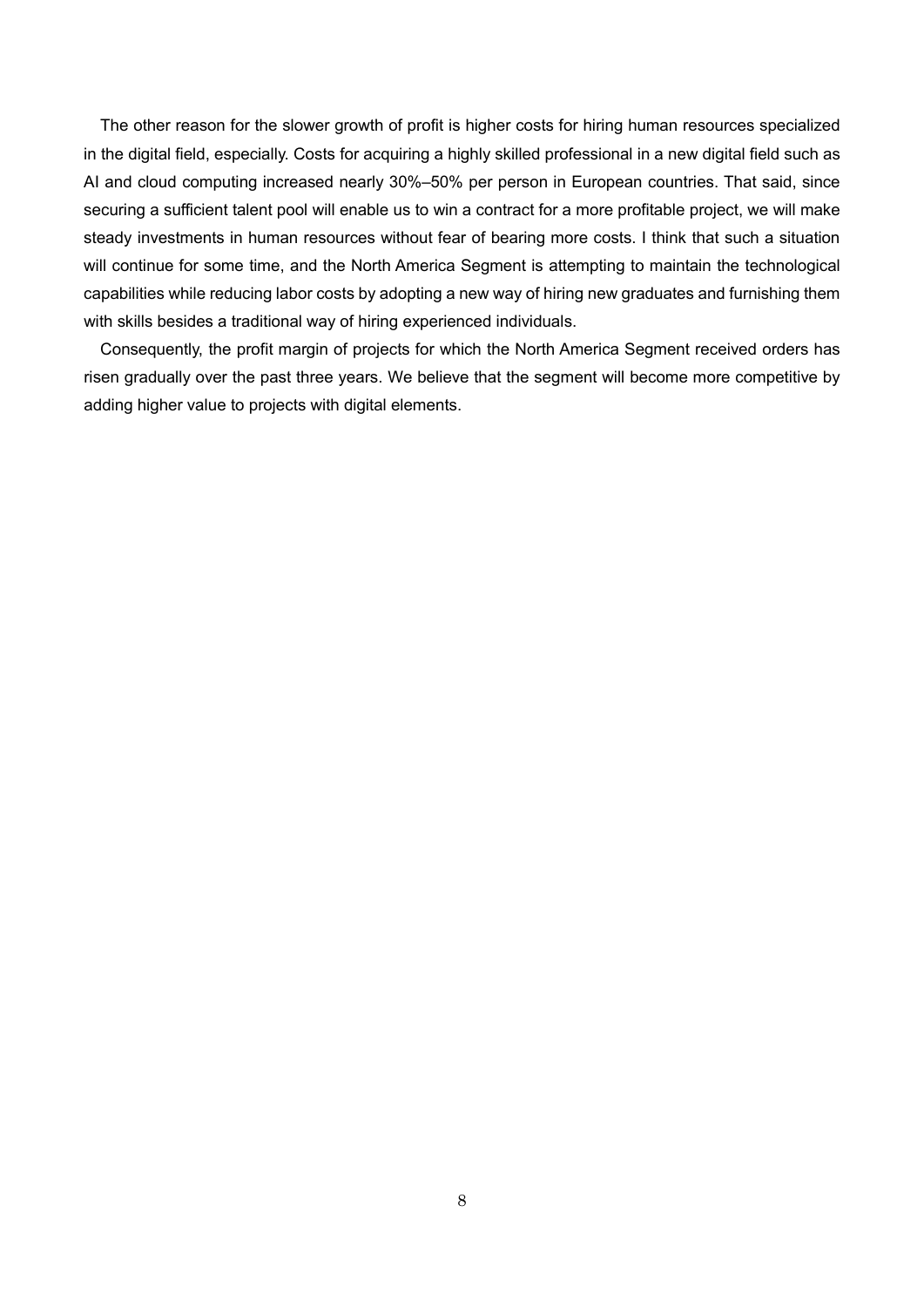## $O<sub>1</sub>$

The North America Segment recorded a decrease in revenue due to the sale of several businesses. Please show me the size of the businesses sold and how much new M&A deals will contribute to net sales. A1

In the second quarter of this fiscal year, the North America Segment sold noncore businesses with lower profit margins and annual net sales of as much as 20 billion yen. This resulted in fewer net sales than in the previous fiscal year. Nevertheless, the decrease was offset by other increases, and the segment posted an increase in overall revenue. New M&A deals increased net sales by approximately 12 billion yen. We saw robust organic growth in the healthcare and financial sectors, too. Therefore, net sales grew not only through M&A but also organically.

### $Q<sub>2</sub>$

You said that the sale of shares of Recruit Holdings Co., Ltd. (hereafter "Recruit Holdings") had no impact on the consolidated financial results. For what purpose will you use more than 90 billion yen? Do you plan to return profit to shareholders through dividend payment?

#### A2

We have not sold the shares yet. The sale is scheduled for the fourth quarter.

We will effectively use the cash to be acquired from the sale for business expansion. In the era of fierce competition, we think that aggressive investment will be necessary to obtain global digital capabilities and that such business investment will subsequently strengthen the earning power, which will lead to a longterm return to shareholders.

For nearly 20 years, Recruit Holdings, one of our clients with whom we have had a long-term relationship, has helped us expand our capabilities and develop our human resources through various challenging projects. Also, we have leveraged the results for other clients to expand our business. We will maintain the strong relationship with our clients and improve the corporate value of both companies.

9